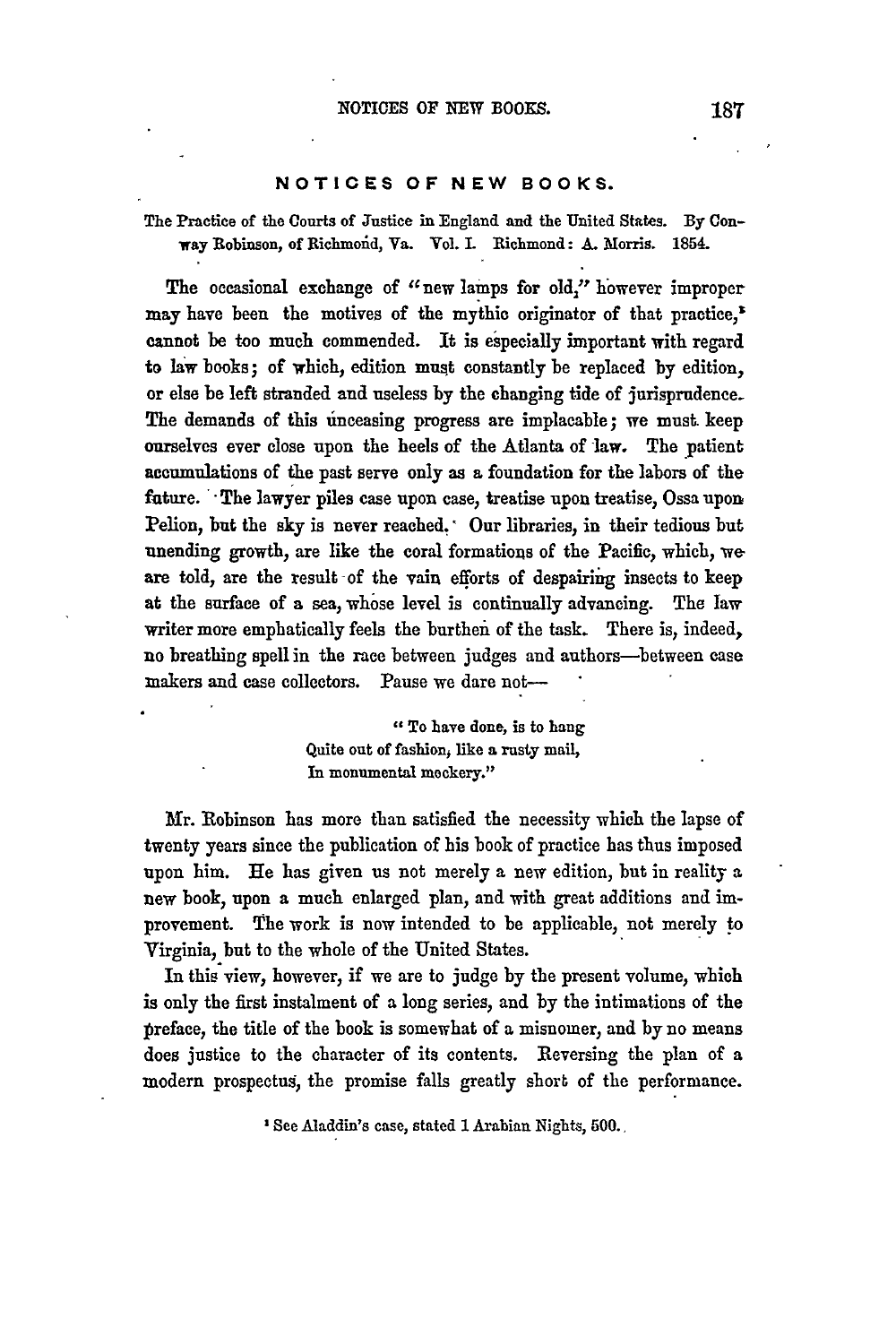Now-a-days, when the air is hideous with the clangor of self-blown trumpets from every house-top and highway, the modest announcement even of **a** really good book like the present, is so rare, that its occurrence is quite **a** matter for gratitude. But we cannot think that this 'eticence is always as judicious as it is in good taste. "The world is governed by labels," was the induction of a veteran wine-drinker, from a wide experience; and the axiom is as true both as to books and bottles. A proper coinage stamp is **a** great help to ordinary people who have not the means of judging, off-hand, of the value of gold **by** its purity and weight. To drop metaphor, we doubt whether many, from **Mr.** Robinson's title-page, would guess the extent and importance of his plan. -Books of practice, from such venerable relics as "Styles' Register," or "The Attorney's Guide,". to the classic Tidd, or the microscopic Archbold, constitute a class whose peculiar function is well. known. They are necessary nuisances, filled with the barren details of procedure, such as no lawyer cares to burthen his memory with, but to which, if he have a soul above judicial buttons, he turns with disgust. They are about as instructive reading as a cookery book, or a pharmacopœia. Dr. Paley used to illustrate his dislike to the over division of labor, **by** inquiring .what sort of account a man who had spent his life in manufacturing heads of pins could render at the last; and in the same manner it would be worth considering what must be in the end the mental condition of a lawyer who has passed his. days in the study of a book of practice. Now, Mr. Robinson's work is just the reverse of all this. His purpose appears to be the development of the common law, on its practical side, indeed, but still with **a** fullness and in a scientific mode of treatment, which have hitherto been employed only on its abstract or theoretical side. He gives not merely the intricate machinery of the various forms **bf** action or remedies, but also the material upon which actions or remedies are employed, and its mode of preparation. It is the dynamics instead of the statics of jurisprudence; or, as when it is employed in the Arts, we speak of *aplied* chemistry, so Mr. Robinson's idea seems to have been to furnish the profession with a treatise on *applied* law. The idea is original, and well carried out.

The first volume, which is the only one as yet published, is devoted to. the consideration of "the place and time of a transaction or proceeding;" under which division the conflict of laws and the statute of limitations **are** chiefly treated of. Under the head of conflict of laws are considered the subjects of fugitives from justice and from slavery, of guardianship, and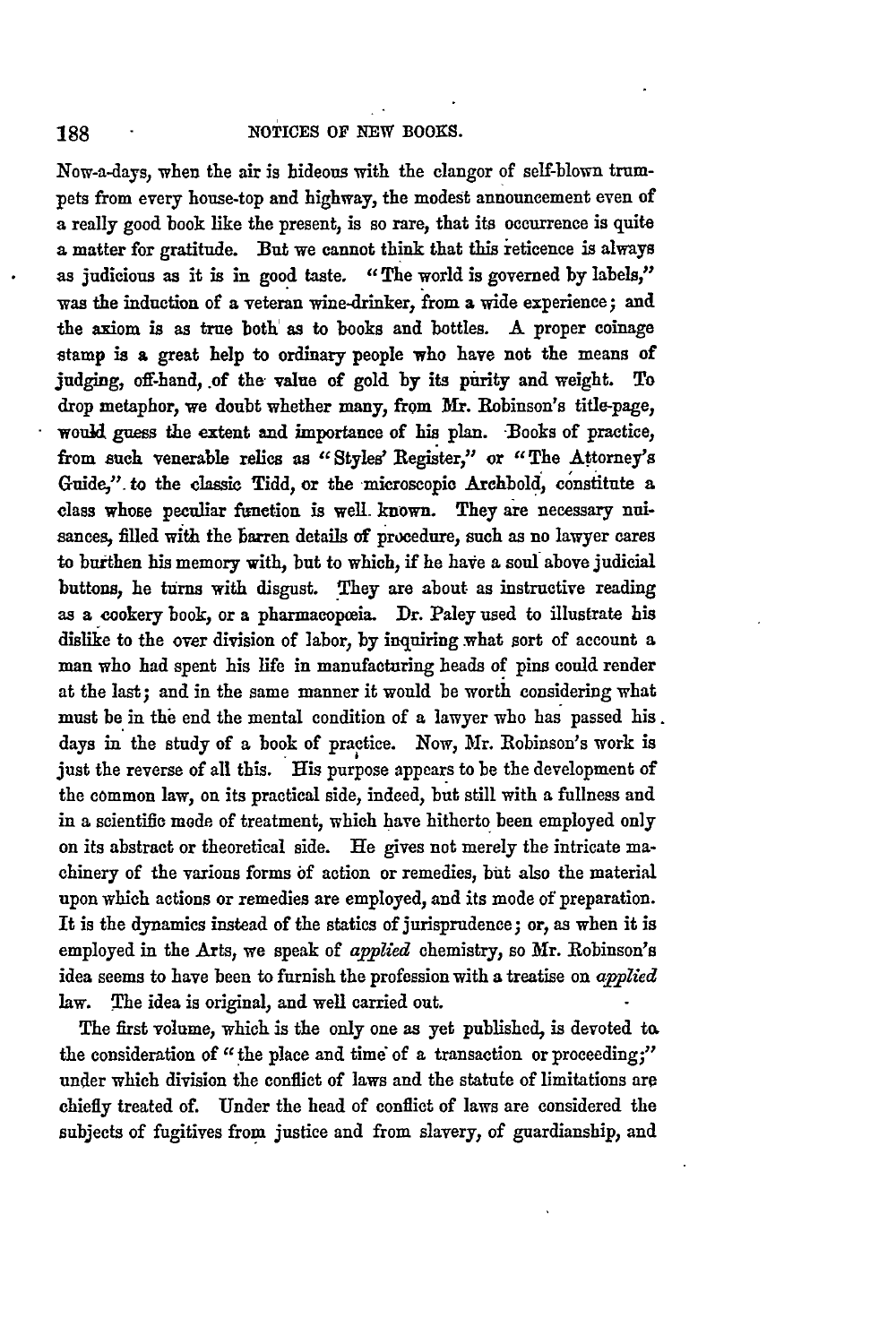the like; of contracts, of marriage and divorce, of property, of the estates of decedents, and of decrees and judicial acts; so far as all these are affected **by** that conffict; the mode in which foreign laws and the like are to be proved; war and alienage in their effect on person and property; the effect of the place of the proceeding upon the parties and procedure of a suit; the effect of a suit beyond the jurisdiction; and finally, the question as to the tribunal which is to be selected, and the extent of the jurisdiction of. any special Court. Under the head of "Time of a transaction or proceeding" are considered, the effect of Sundays and holidays thereupon; the computation of time; and **the** time for bringing personal actions generally. Within the latter division, fall questions as to when an action **can** be brought for breach of'contract, with relation to the time of performance; and finally, the broad subject of the statute of limitations.

We have not space to devote to even a general examination of the man**ner** in which these subjects are discussed; but we may state, that it is done with great learning and ability, and with much copiousness of reference to cases, both the most recent and the most authoritative, in England and the United States. The authorities are not carelessly thrown together, as is too often the case at present, but are made the subject of comparison and comment in the spirit of free and independent inquiry. Among his criticisms we may mention one, upon a couple of Pennsylvania cases, which is worthy of attention here, though we are not altogether prepared to admit its validity. Mr. Robinson is discussing the question as to how far the statute of limitations applies as between the maker and endorser of **a** note, when the latter has been obliged to pay. **He** says: **"In** Pennsylvania the case has arisen, of an endorser of a note whose remedy to be reimbursed what he bad paid in'discharge of the note was barred if his only remedy- was **by** an action on the note itself, but not barred if the law would raise an *assumypsit* **by** implication to redress him; and yet it has been gravely maintained that the law will not raise such an *assumpsit,* 'because there is no necessity for it!' 2 Whart. **358-9.** The case is there put of an endorser who is unable to pay a note before the lapse of six years after it became payable, and then becoming able, is compelled to pay it under a judgment obtained against him in a suit commenced before the six years had run out; and under the rule which the Court is maintaining, he would be unable to maintain an action against the principal for the money paid. Seeing the injustice of this, the Court says, **.he** may guard against it, if he will, by taking an indemnity under seal? *Kennedy vs.*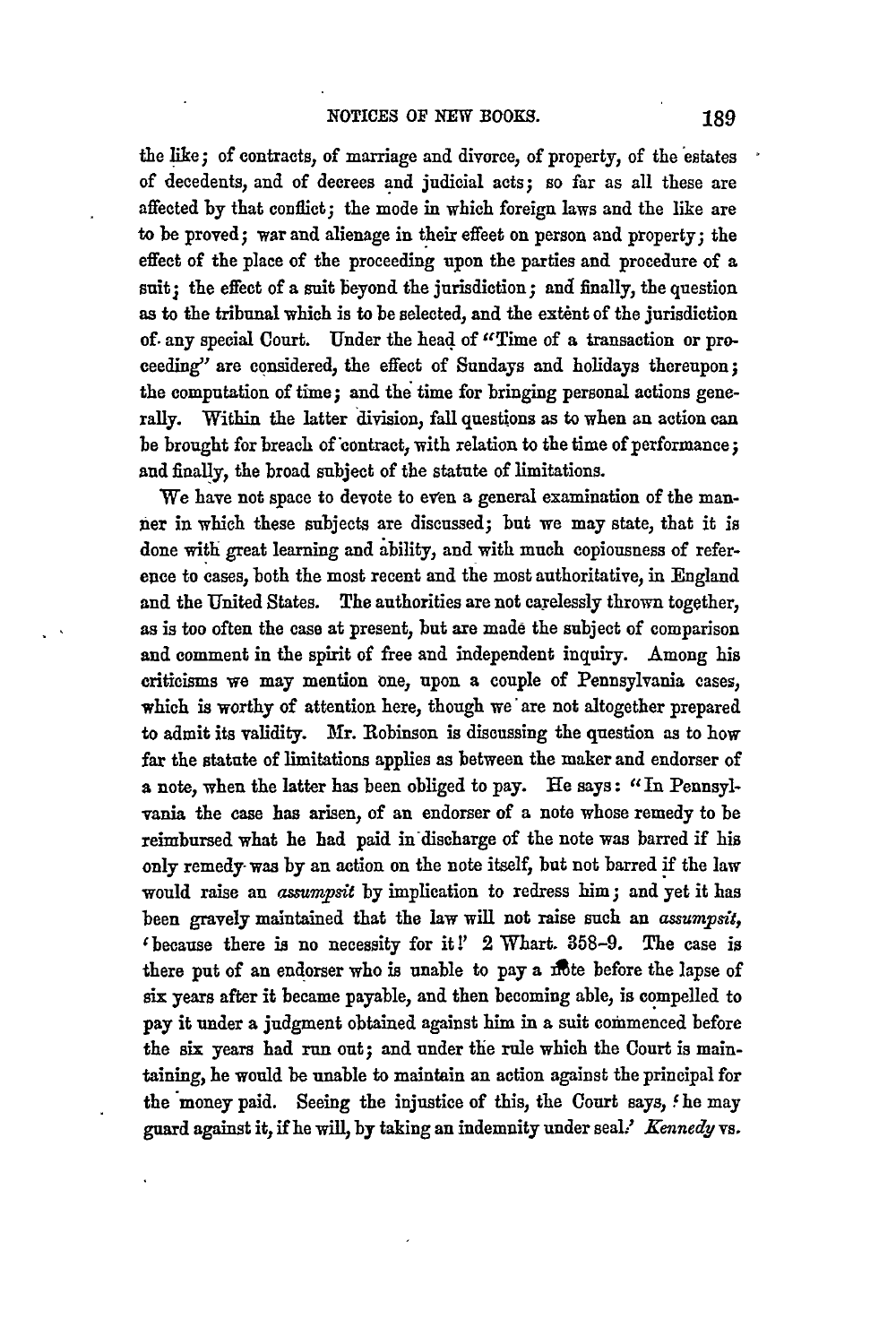*Carpenter,* 2 Whart. 359. This is now the acknowledged rule in Pennsylvania. An endorser of an accommodation note can there recover from the maker only on the contract of endorsement, and not on an implied *assumpsit* for money paid to his use within six years'before suit brought. In the case of **a** note payable in 1833, and judgment thereon in 1836 against the endorser, who paid it in 1841, **his** action brought in 1843 was held to be barred. *Farmers' Bank* vs. *Gilson,* **6** Barr, **51."-1** ROmN*soN's* **PRACCE, 295. <sup>4</sup>**

After mentioning similar decisions in New York, the author shows that it has been held that a part payment **by** the endorser would take the case out **of** the statute, and comments strongly on the inconsistency of the doctrine, which he considers, moreover, to **be** not in accordance with the English cases. Yet, however harsh the principle 'of *Kennedy* vs. *Carpenter* may seem at first sight, it really seems to us correct, both upon technical and substantial grounds. The reasoning **of** that case is that the law will not raise an implied *assurnpsit,* even to indemnify a surety, where there is already an express contract, about which there can be no. doubt; and therefore, as there is an express promise on the face of a note, to pay the endorser, that he can sue only thereupon, and within the period of the original limitation. The English cases cited by Mr. Robinson, are those of accommodation *acceptors,* which depend upon the bpposite principle; for there is no express promise **by** the drawer to pay the accepfor of a bill, and therefore, in the case of an accommodation acceptance the undertaking to indemnify must be raised by the law, on which, according to the general rule, well stated by Mr. Robinson, there is no right of action till the acceptor is obliged to pay. There is, to be sure, an inconsistency between the two classes of cases, starting as they do from different points; but that inconsistency can be no more objected, with justice, to the former than to the latter class. Nor do we find that the anomaly, that a part payment **by** the endorser takes the ease out of the statute, while entire payment does not, really exists. For if the case of *Bullock* vs. *Campbell,* which is cited from 9th Gill, decides that an action for-part payment **by** an endorser *within* the six years, starts the statute afresh, that is nothing more than the ordinary rule on the subject; and it might just as well be urged against that as an inconsistency, that if a debtor pays none of the debt within the period of limitation he is protected, while if he pays part he is. still liable. But if the case referred to decides that an action can thus **be** brought *after* the six years, then all that need be said is, that it is not in accordance with the other authorities.

190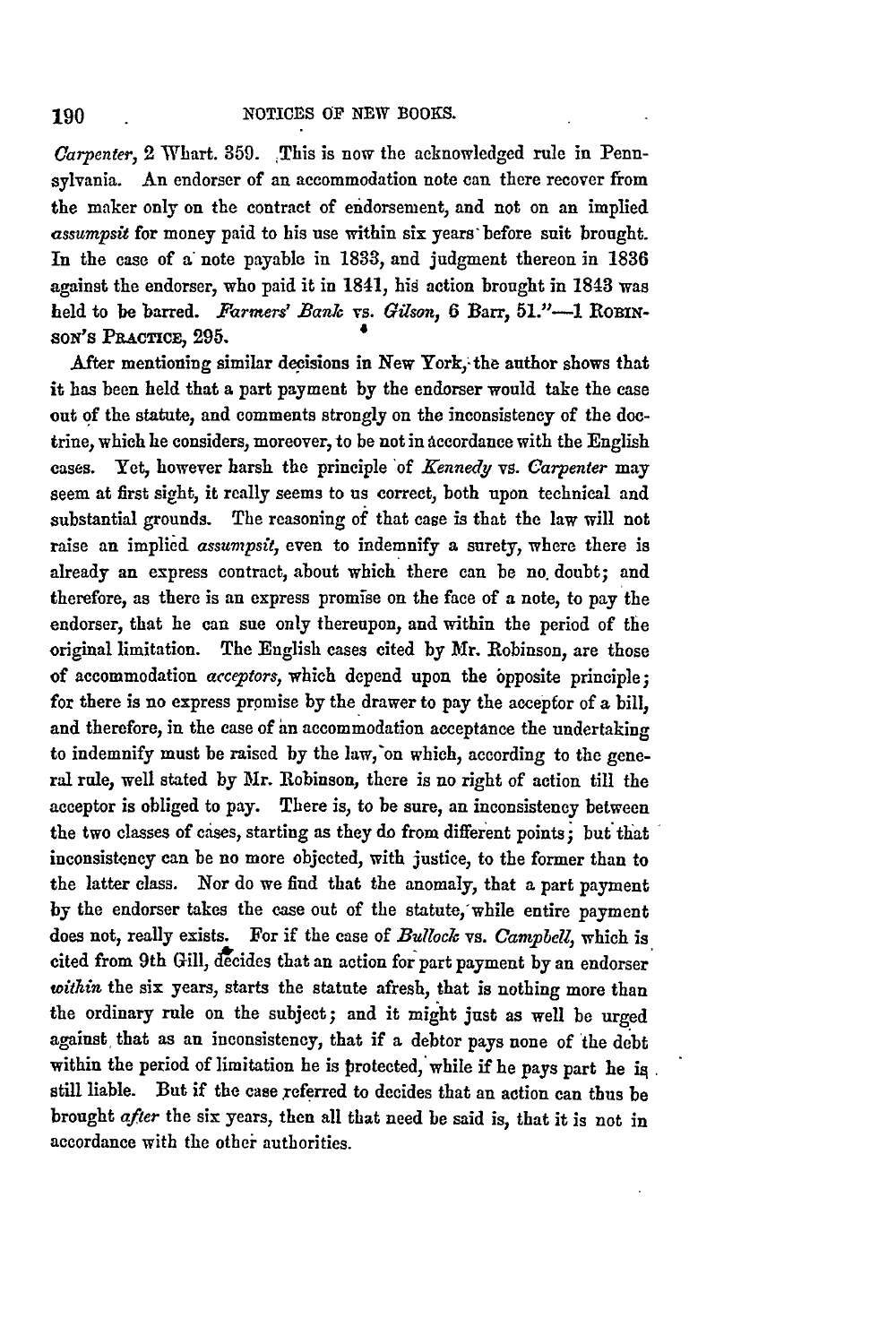It must not **be** forgotten, moreover, that the statute is intended for the protection of the debtor, and is not to be moulded to suit the convenience or necessity of the creditor. That protection would be nugatory if the liability of the maker of a note were to continue till he was reached **by** the first of a long series of endorsers after consecutive litigations in which each man **may** have run to the end of his tether of limitation. **In** short, all the reasons upon which the statute is based, such'as the destruction of receipts, the death of witnesses, the abandonment of securities, and a hundred others, apply just as strongly in favor of a maker, where there are twenty endorsers on a note, as where it still remains in the hands of the original payee. And, finally, the hardship of the endorser's case is not so very apparent when we consider, that as he must receive immediate notice of non-payment **by** the maker, he knows as soon as the *statute begins running,* that he is looked to by the holder, so that if he does not choose to take up the note, and turn round on the maker, within the period limited, the loss of his remedy over, is just as much the result of his own carelessness, as if the debt was primarily due to him. Whatever may be said, however, in justification of the decisions of Pennsylvania and New York on the subject, it cannot be denied'that Mr. Robinson has stated ingenious and forcible objections to them, which will deserve the consideration of the bench in these States.

We have to say in conclusion, that we regard Mr. Robinson's book as an extremely valuable and important contribution to legal science. It might, perhaps, be suggested as a blemish upon the general execution of the work, that its analytical division or table of contents, is not plotted out with as much distinctness as could be desired, so that the connection of the different titles and chapters, and the method of transition from one branch of the subject to another, appear at first somewhat obscure. But this is a difficulty which, with a little consideration, is readily overcome, and where all else is so good, it would be ungracious to dwell upon what is really a very trifling defect, and one which will doubtless be hereafter amply supplied.